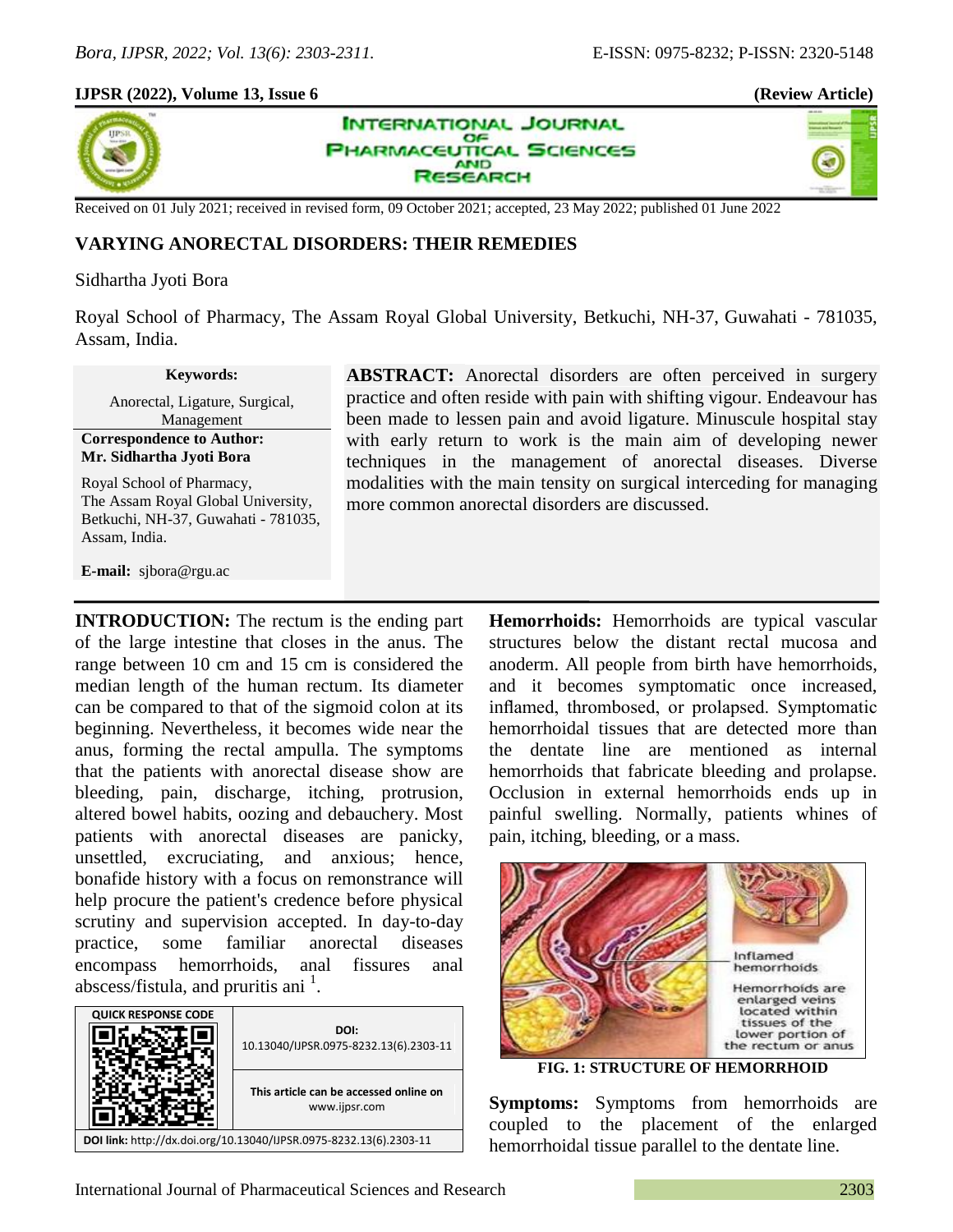The placement of internal hemorrhoids adjacent to the dentate line and usually analogous to painless bleeding. Sharp-edged pain that happens with bowel movements is probably because of an associated fissure. Enlarged internal hemorrhoids may also prolapse, inflicting symptoms of pruritus or fecal soilure. Acute, persistent pain is sporadic with internal hemorrhoids and may occur with gangrenous prolapsed hemorrhoids.

# **Treatments:**

**Rubber Band Ligation:** Rubber band ligation is a habitual office treatment for internal hemorrhoids. This involves placing a rubber band around a portion of inessential rectal mucosa. Diversification of instruments for applying a rubber band to the rectal mucosa have been told of. The main difference among the rubber band applicators is whether an instrument is used to grasp the mucosa and pull the tissue into the rubber band applicator or whether the applicator is attached to a suction device and the tissue is sucked into the applicator. There have been no reported differences in effectiveness for the various rubber band application devices, and the use is based on the surgeon's preference. Some advocate ligating only one or two hemorrhoidal bundles at a time to limit a patient's discomfort following the procedure  $2$ .

**Scleropathy:** Sclerotherapy is one of the oldest reportable hemorrhoid treatments, dating back to the nineteenth century. Varied agents are represented as sclerosant agents. Sclerosant agents presently used are 5 % phenol in almond or vegetable oil or sodium tetradecyl sulfate, a sclerosant that the Food and Drug Administration approves just for treating little varicose veins of the lower extremities. The sclerosis mechanism of action is fibrosis of the submucosa, thereby extirpating the redundant tissue. The injection is carried out at the top of a hemorrhoidal bundle; 0.5 to 2 ml of 1% Sotradecol; otherwise, 1 to 3 ml of 5% phenol within the oil solution is leisurely injected just cephalad to the interior hemorrhoid bundle. The technique is eased by the use of a long needle such as a spinal needle that reaches through the anoscope. A raised wheel helps to confirm proper depth of injection.

**Infrared Coagulation:** Infrared coagulation is a technique that utilizes infrared light to create thrombosis and scarring of the hemorrhoidal tissue. An infrared device (Red field Corporation, Rochelle Park, NJ) consists of a light generator and a probe that facilitates treatment through an anoscope. A disposable plastic sheath is placed over the probe, and the apex of an internal hemorrhoidal bundle is treated with three to five 1 to 1.5-second applications of the infrared light. After each firing of the device, a 3-mm circular eschar can be identified on the treated tissue. Over the subsequent days, the underlying tissue thromboses and may slough. This technique is particularly useful for treating small hemorrhoidal tissue proximal to the dentate line that is not amenable to rubber band ligation. Treatment of tissue at least 1 cm. proximal to the dentate line does not require an anesthetic. Treatment just above or below the dentate line requires a local anesthetic. Infrared coagulation has been associated with only occasional minor bleeding and discomfort. Two prospective studies have reported success rates of67 to 96% following treatment with infrared coagulation in patients with first- or second-degree hemorrhoids  $4,5$ .

**Treatment of Thrombosed External Hemorrhoids:** Patients who present with acute thrombosed external hemorrhoids may be treated with oral analgesia, stool softeners, and warm sitz baths. Soaking in warm water may help alleviate the pain by decreasing the analsphincter tone. Symptoms gradually resolve over 7 days. In a prospective, randomized trial, Perrottti *et al.* demonstrated that topical 0.3% nifedipine and 1.5% lidocaine ointment twice daily resulted in faster resolution of pain than lidocaine alone <sup>6</sup>. Alternative treatments include incision of the overlying skin and evacuating the clot or excision of the thrombosis. The concern with incision and clot evacuation alone is subsequent bleeding and clot re-accumulation <sup>6</sup>.

**Surgical Hemorrhoidectomy:** Although various variations of operative techniques for treating hemorrhoids are delineated, most hemorr hoidectomies performed these days are also classified into one amongst two approaches. Within the ""closed technique, also stated as the Ferguson hemorrhoidectomy, the mucosa is reapproximated with a running absorbable suture  $\frac{7}{1}$ .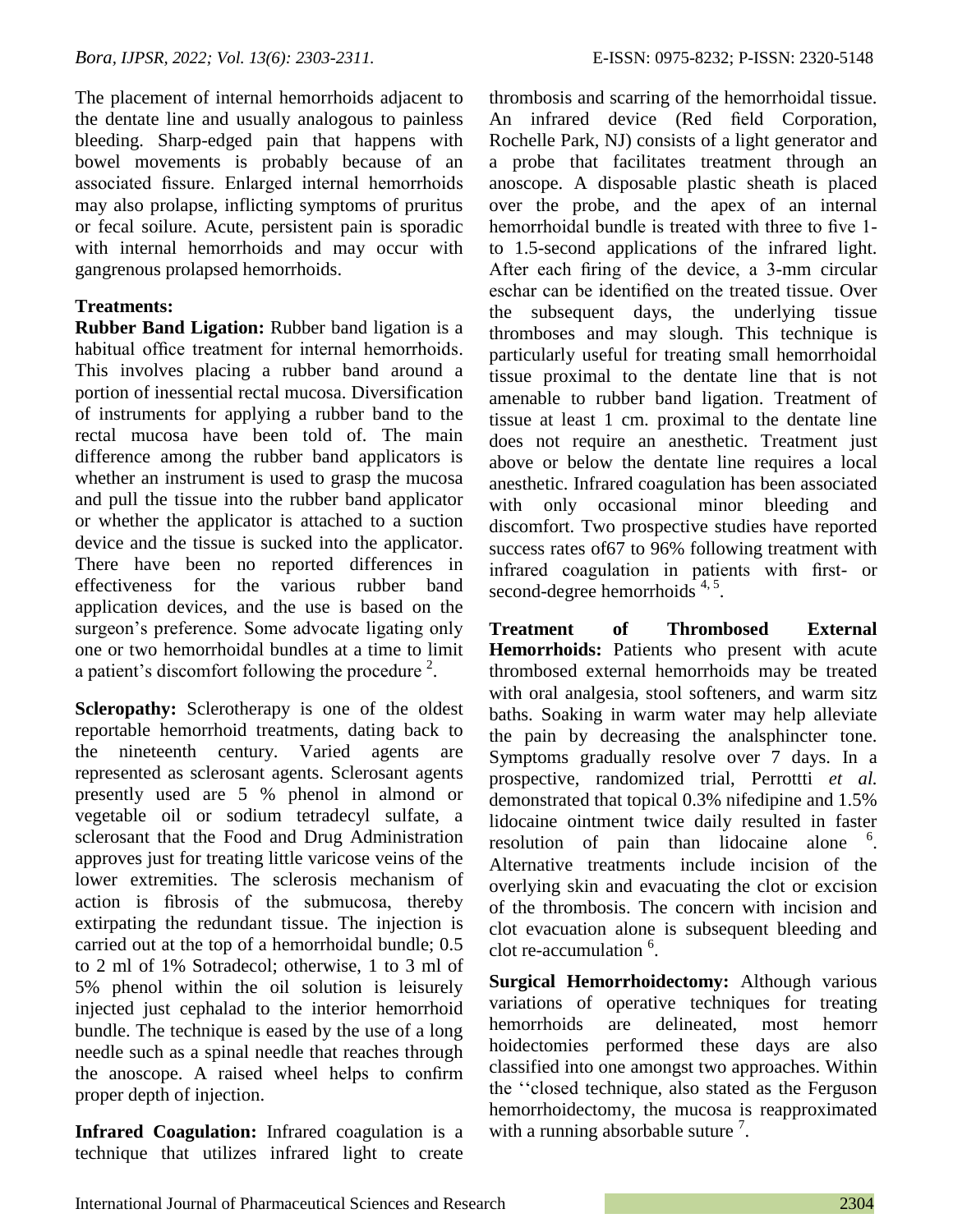The mucosa isn't reapproximated in the "open" or Milligan-Morgan technique <sup>8</sup>. These procedures may be done with the patient in the prone, lithotomy, or left lateral decubitus position, supported the surgeon's preference and cooperation from the anesthesiologist. They may be performed below general, regional, or local anaesthesia with or without intravenous sedation. Intraoperative fluids ought to be limited to no more than 500 ml to assist decrease the chance of urinary retention.

Patients are schooled to take a cleansing enema (Fleet1240 mL; CB Fleet Co., Lynchburg, VA) before incoming for the procedure. There are varied practices concerning the utilization of prophylactic antibiotics in average-risk people. Due to immune suppression or relevant cardiac disease, prophylactic antibiotics should be given for patients at multiplied risk. When performing the procedure using local anaesthesia with intravenous sedation, 0.25% bupivacaine is injected into the right and left lateral quadrants at the lateral border of the external sphincter muscle. Extra passes of the needle anteriorly and posteriorly are performed to create a field block within the pudendal nerve distribution. Extra local anesthetic is also required to make sure of analgesia within the anterior and posterior midline.

A complete of 20 ml of local anesthetic is usually sufficient to obtain adequate analgesia. The anal canal is inspected and the distinguished hemorrhoidal bundles are recognized. Not all people have hemorrhoids in the standard distribution of right posterior, right anterior and left lateral positions. Although several authors report habitually performing three-quadrant hemorrhoidectomy, excision of one or enough areas commonly eliminates a patient's symptoms<sup>9,</sup> 10 .

The extent of tissue excised should be determined by the patient"s symptoms and the extent of hemorrhoidal disease. It is vital not to remove an excessive amount of tissue. Adequate bridges of mucosa and anoderm should be left interposed between the suture lines.

The hemorrhoidal tissue is grasped with a curved clamp and the apex of the hemorrhoidal tissue is ligated with a 3-0 absorbable suture. The suture is left in situ with the needle attached to be used later. The skin at the distal border of the hemorrhoids is incised with scissors. A plane between the hemorrhoidal tissue and the underlying internal sphincter muscle is identified with careful dissection. With light spreading of the scissors, the hemorrhoidal tissue may be separated on the complete length of the interior sphincter muscle. Identifying the white, transversely oriented internal sphincter muscle is vital to avoid injury to this muscle, resulting in compromised continence postoperatively.

The mucosa and underlying hemorrhoidal tissue are then excised using electrocautery. The outline of the resected tissue typically resembles a sandglass with the narrowest points at the proximal and distal apices and at the dentate line. The dentate line is the most significant area in which to avoid resecting an excessive amount of tissue and making an anal stricture.

The mucosa is then re-approximated by running the suture that was originally placed at the proximal apex of the hemorrhoidal bundle. Proximal to the dentate line, interlocking the sutures may be useful for hemostasis. As the cut edges are reapproximated, attention ought to be paid to make certain that the dentate line is realigned. Imprecise alignment might end in mucosal ectropion and a resulting "wet anus."

**Anal Fistula:** Fistula is an aberrant thoroughfare that liaise two epithelized surfaces; in manisfestation of anal fistulas, it attaches the anorectal region to the skin. The inner orifice of the pathway is mostly located in the anal canal, and the external orifice is in the perianal skin, thus distinguing a chronic suppurative condition  $11, 12$ .

**Depending on the Tract A Fistula has, it is Classified As:** Inter sphincteric: are the most common variety (70%) and are the result of a perianal abscess.

**Transsphincteric:** Occur secondary to an ischiorectal abscess; account for 23% of all anal fistulae.

**Suprasphincteric:** Are secondary to a supralevator abscess; seen in 5% cases

**Extrasphincteric:** Are the rarest varieties (2%).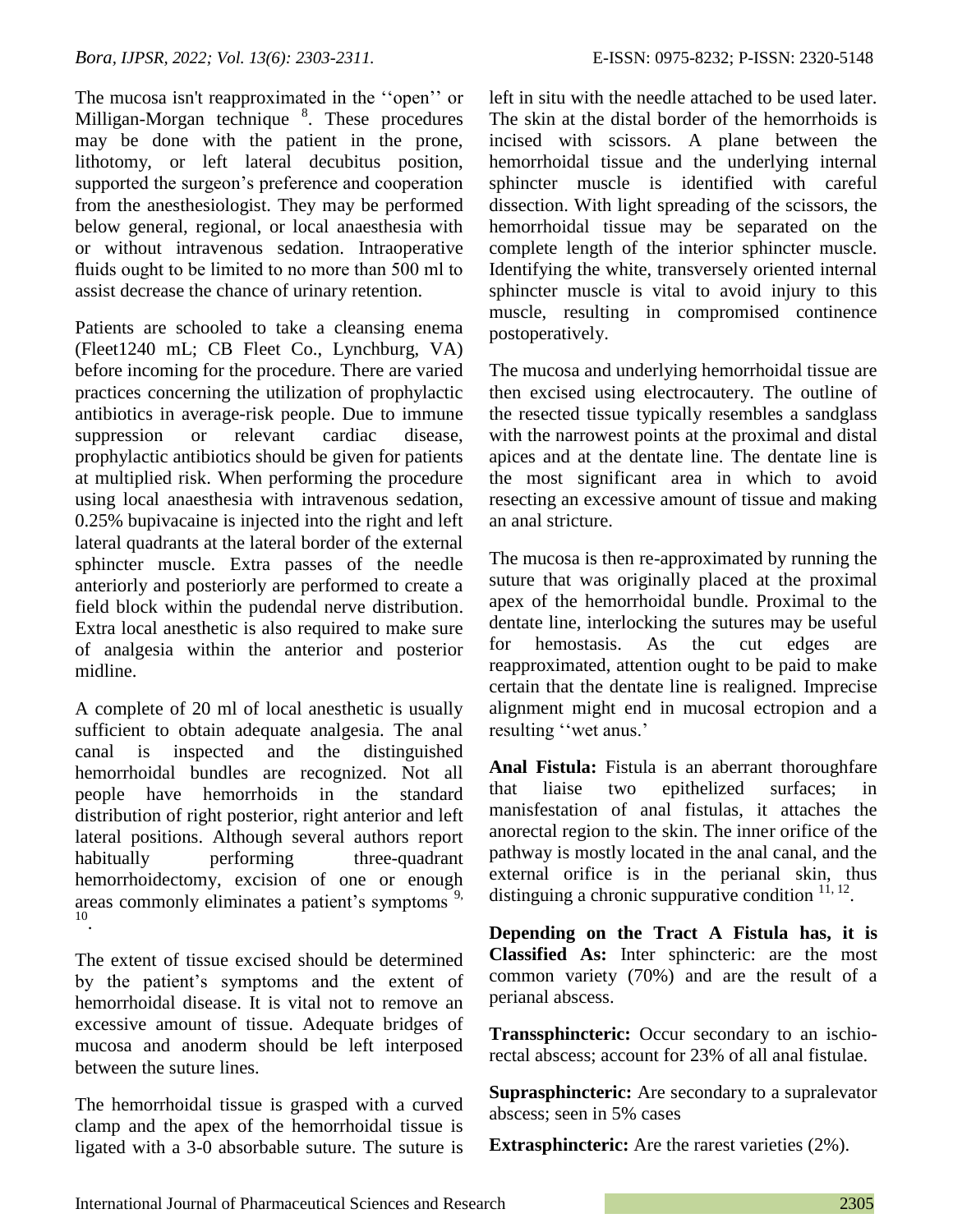

**FIG. 2: STRUCTURE OF ANAL FISTULA**

Clinically, a patient usually presents with seropurulent drainage, pain during defecation, recurrent swelling and drainage and relief of pain after drainage. There is usually a previous history of an abscess that was drained spontaneously or by surgery. Additional symptoms related to the primary disease e.g.; IBD, HIV, actinomycosis, carcinoma, lymphoma etc may be seen in cases with secondary fistula in a no. Goodsall"s rule, though accurate in only 70% cases, helps locate the tract and internal opening of the fistula.

**Investigations in Anal Fistula:** Investigations in the Anal fistula are to formulate a surgical strategy. Digital rectal examination is an important milestone in the assessment of anal fistula as localization of internal or primary opening is a must in planning any treatment strategy. The primary crypt palpation is possible digitally in about 90% of the patients. The introduction of hydrogen peroxide from an external opening with or without the use of methylene blue is another method of localization of the primary crypt  $^{13}$ . 3D endocrinology will help in correctly delineating the tract in 94% of the patients  $14$ .

## **Management of Anal Fistula:**

**Medical Management:** Medical management is often recommended in patients suffering from inflammatory bowel diseases  $15$ . Even asymptomatic fistulas can be placed under observation after initial drainage of the suppuration and antibiotic treatment. Specific medical treatment of Crohn"s disease and tuberculosis needs to be started after histopathological confirmation by biopsy in both these conditions is mandatory. This histopathology helps exclude neoplastic diseases.

**Setons:** Setons are other optional treatments for high trans-sphincteric and anterior trans-sphincteric fistulae in women, and they should be used in patients with a high probability of incontinence  $16$ , The materials used for Setons are nonabsorbable sutures like prolene, penrose drains, rubber bands, vessel loops, and silastic catheters. Two types of setons are used for the management of fistulas. The cutting setons that incise through the tissue and the non- cutting setons facilitate the drainage of the tract. It takes 3 weeks to 1 year to cut through the tissue  $^{18, 19}$ .

**Surgical management Fistulotomy:** This is the standard treatment for low simple anal fistulas, submucosal, and low inter-sphincteric fistulas. The indications are low cryptoglandular fistulas, low chronic fistulas, and simple fistulas where 30-50% of the tracts pass through the sphincter, which is not anterior in a single female tract non-recurrent, continent, non chronic  $20$ . Fistulotomy is usually considered a single-stage procedure, but it can be used as a staged procedure with subservient seton or glue therapy in compounded procedures. The incontinence rate varies from 0-40% in low intersphincteric fistulas  $21$ . Radiation ablation of the tract is another improvement in techniques of fistulectomy. It has decreased gas continence as radiation frequency ablation causes minimal damage to surrounding tissue  $^{22}$ . Ultrasound dissection of the fistulous tract is a future advancement. The relapse rate of fistulotomy is 7- 16% after 2 yrs of perpetuation. This recurrence rate increases to 40% after 6 yrs. Fistulotomy forms an important part of fistula management despite the high rate of incontinence and recurrence  $^{23}$ .

**Fistulectomy:** Studies have shown that fistulectomy does not offer any additional advantage over the Fistulotomy procedure.

## **Newer Modalities:**

**Fibrin Glue:** it is a mixture of fibrinogen, thrombin, and calcium ions that form a soluble clot due to the cleavage of fibrinogen to fibrin. This clot seals the fistula tract in 30- 60 seconds. Between days 7 and 14 the tract is replaced by synthesized collagen <sup>25</sup>. Success rates of this procedure range from  $31-85\%$  <sup>24, 26</sup>. The reasons for failure have been quoted to be dislodgement (caused by inadequate removal of granulation tissue) and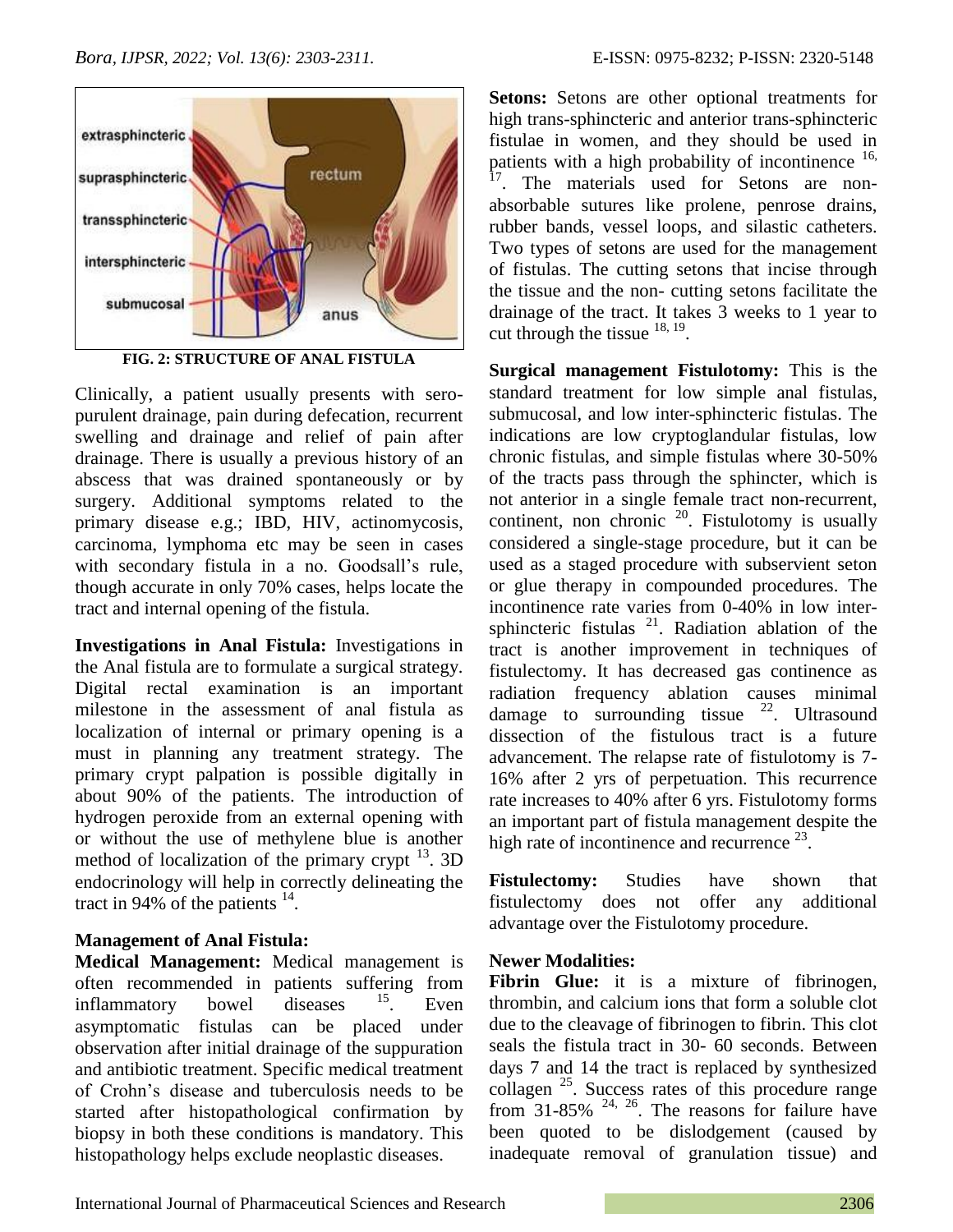abscess formation due to lack of complete tract filling with glue  $27$ . The advantages of this procedure are that it is a simple procedure without any learning curve.

There is no decrease in continence level, and other treatment options remain open in case of a failure.

**Fibrin Plug:** Since its first introduction in 2006 by Robb & colleagues, it has achieved a wide range of success from  $14\%$  to 87% <sup>28</sup>.

The plug is made up of lyophilized porcine small intestinal submucosa shaped in a conical fashion, which increases the mechanical stability, thus avoiding dislodgement during straining.

The reasons for the failure of the plug are improper securing of the plug to the primary opening leading to dislodgement. Multiple fistula tracts have been associated with higher failure rates  $29$ .

**Adipose-Derived Stem Cells:** have been used to treat complex anal fistulas. In comparison with fibrin glue, the results have been promising, with a recurrence rate of 17% at a one-year follow-up.

Mucosal Advancement Flap is a sphincter sparing procedure where endorectal/ endoanal flaps are advanced to close the internal ring with or without closure of the tract. The healing rate varies from 77-100%.

**LIFT Procedure:** It is the ligation of the intersphincteric fistula tract first described by Rojanasakul in Thailand. The reported success rate of the procedure was  $58\%$ <sup>30</sup>.

**Anal Fissure:** is a longitudinal tear in the anal canal, occurring below the dentate line. It can be early or acute, or chronic if they persist greater than 8-12 weeks when they show edema and fibrosis (telltale signs of chronic inflammation).

Typically, a chronic fissure is canoe-shaped and associated with a skin tag (sentinel pile) at the distal end of the ulcer and a hypertrophied anal papilla at its proximal end within the anal canal.

90% of anal fissures are seen in the posterior midline. A typical clinical feature of an anal fissure is pain, occurring during and after defecation; bleeding, if present, is minimal.



**FIG. 3: STRUCTURE OF ANAL FISSURE**

**Diagnosisis:** Made in the majority of cases based on history and local examination. The majority of anal fissures can be seen simply by spreading the buttocks apart, and a DRE/ Proctoscopy should be avoided, especially in acute cases. 50% of acute fissures respond to conservative treatment in laxatives, sitz bath, dietary fiber supplementation and local application of anesthetic & antiinflammatory agents.

**Medical Methods:** With varying degrees of response are:

**Topical Nitrates:** (GTN 0.2%) <sup>31, 32</sup>. 500 mg is applied 2-3 times a day.

**Calcium Channel Blockers:** Diltiazem, Nifedipine. Nifedipine causes smooth muscle relaxation, and vasodilatation orally 20 mg twice daily for 8 weeks or topical Nifedipine 0.3% with lidocaine 1.5% twice daily for 6 weeks can be used 33, 34. Bethanecol, 0.1% cream, reduces resting anal pressure.

**Topical Sildenafil:** 10% cream relaxes the smooth muscle by acting on PDE-5 receptors.

**Botulinium Toxin:** Paralysis muscle for 3-4 months  $^{35, 36}$ , thus aids healing.

**Surgical management** for chronic anal fissures has been managed with: Sphincter stretching under GA, Fissurectomy, and Lateral internal sphincterotomy. LLIS is now considered the standard gold treatment due to its high success rate in ulcer healing and low recurrence rate. Surgical management of chronic anal fissure has traditionally been accepted as an effective and standard procedure that results in fissure healing in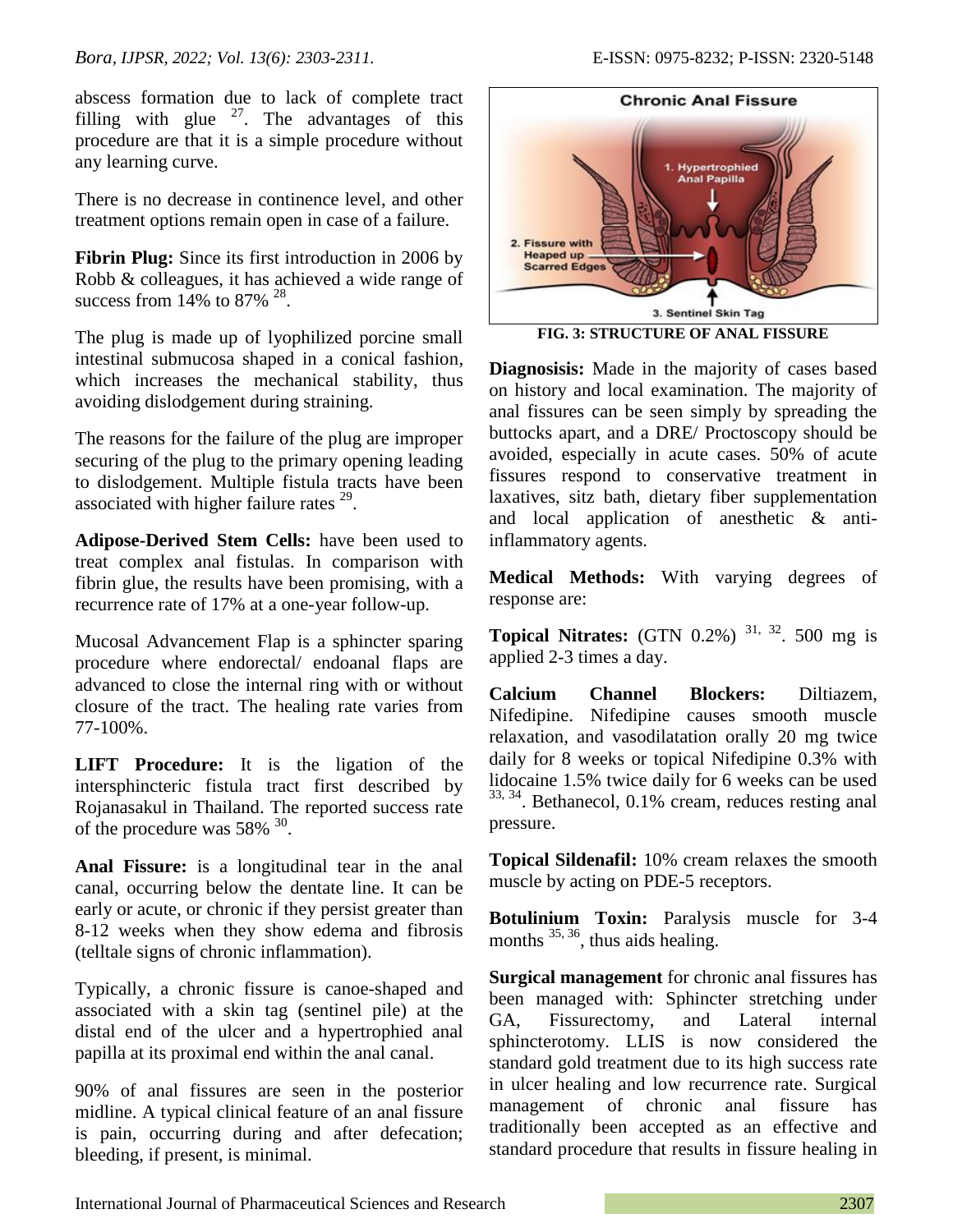about 90% cases  $37$ . LLIS is the most simple and reliable method for relieving patient problems. LLIS is the standard gold treatment for chronic anal fissures<sup>38</sup>.

**Anorectal Abscess:** An anorectal abscess originates from an infection arising in the cryptoglandular epithelium lining the anal canal. The internal anal sphincter is believed to serve normally as a barrier to infection passing from the gut lumen to the deep perirectal tissues. This barrier can be breached through the crypts of Morgagni, which can penetrate through the internal sphincter into the intersphincteric space.



**FIG. 4: ANORECTAL ABSCESS**

Once infection gains access to the intersphincteric space, it has easy access to the adjacent perirectal spaces. Extension of the infection can involve the intersphincteric space, ischiorectal space, or even the supralevator space. Etiologic factors include TB, actinomycosis, lymphogralulomavenerium, trauma (surgery/foreign body), malignancy, and radiation anal fissure. The patient presents with symptoms of Severe Rectal pain, swelling, fever, and urinary symptoms. It is often impossible to perform a thorough examination in some cases. In case of gluteal pain, a tender mass may be palpated on rectal or vaginal examination.

**Treatment:** Decisive therapy for an anorectal abscess is a timely surgical incision and drainage. If the abscess is not drained promptly, it can cause needless pain, extend into other adjacent spaces, and produce serious infection  $39, 40, 41, 42$ . The painful or erythematous area can be examined for pus by needle aspiration to confirm the diagnosis, and then incision and drainage can be performed <sup>39</sup>. Even if the examination does not reveal palpable fluctuance or induration, "the presence of pain

suggests the need to drain" (attributed to I. J. Kodner, by Cormanlo). In the emergency department, it is recommended that only patients with small, superficial abscesses undergo incision and drainage under local anesthesia; the vast majority of these abscesses will be of the perianal variety  $43, 40, 42, 44$ . These recommendations are based on the observation that for larger and more complicated abscesses, adequate drainage of the abscess and proper anorectum examination cannot be performed well under local anesthesia<sup>44</sup>.

It is difficult to achieve complete anesthesia of the abscess cavity using local anesthetics because of the thin skin covering the abscess, decreased anesthetic activity at low pH found in infected areas, and further distention of the cavity with associated increased pain with infiltration of anesthetic. A suggested technique is to inject the dome of the abscess subcutaneously with a local anesthetic using a 25-gauge needle to spread anesthesia through the subcutaneous layers into the surrounding skin. An alternate approach is to infiltrate intradermally around the periphery of the abscess 43, 44 . Narcotic analgesics, conscious sedation with benzodiazepines, or administration of nitrous oxide may also be used to provide adequate ana1gesia  $43, 44$ .

Following anesthesia, an incision is made into the anorectal abscess as close to the anal verge as possible to avoid forming a long fistulous tract <sup>39,</sup>  $40$ . The pus is drained, and loculations are evacuated by blunt dissection. Following incision and drainage, the abscess cavity is packed with iodoform gauze. The patient should be instructed to remove the packing in 24 h and to start sitz baths 2 to 3 times a day. An analgesic should be prescribed.

The patient should return to the emergency department if the pain is not improved over the next 48 hours or if signs or symptoms of worsening infection develop. Surgical referral of the patient is needed for follow-up inspection of the wound in 24 to 48 h and for follow-up evaluation for the development of a fistula. Antibiotics are not needed following drainage, unless significant cellulitis, immunosuppression, valvular heart disease, signs of systemic infection, or diabetes exists 39, 42. In most cases, inpatient care with systemic antibiotics would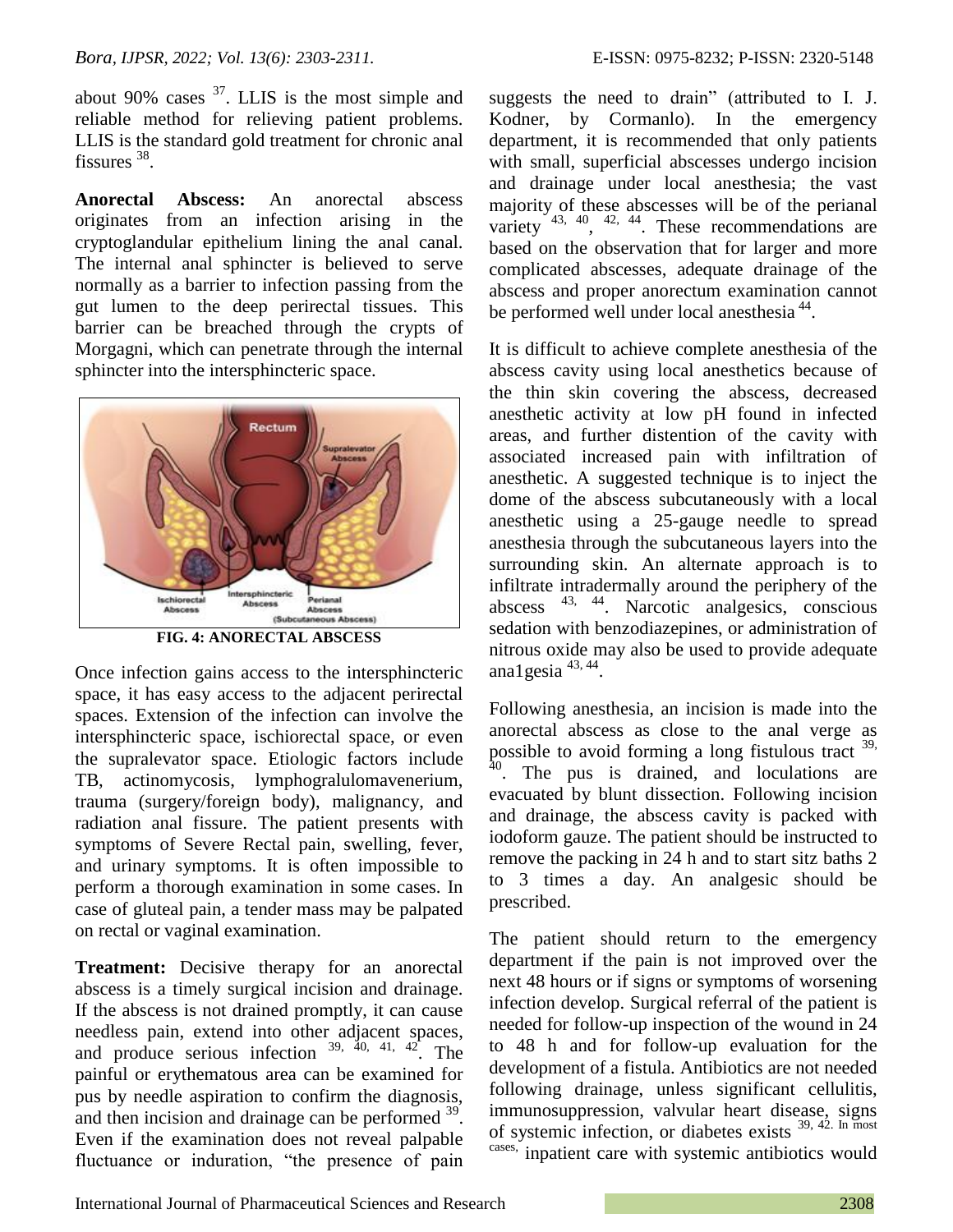be prudent. Patients with ischiorectal abscesses can undergo incision and drainage as an outpatient using a local anesthetic; however, if the patient is febrile, inpatient hospitalization with the administration of systemic antibiotics is recommended <sup>39</sup>. Both interspinchteric and supralevator abscesses need to be drainedin the operating suite under regional or general anesthesia. Definitive treatment of an intersphincteric abscess requires excision of the abscess *via* an internal sphinchterotomy <sup>39, 46</sup>. Depending on the exact location and extent of a supralevator abscess, surgical drainage may be via the rectum, perineum, or the vagina  $3^{3}$ ,  $47, 48$ .

**Pruritis Ani:** Pruritus ani is the Latin term for "itchy anus," and describes all conditions that result in itching and irritation in the perianal skin. It can be seen in any age group; there is an increased prevalence in ages 30 to 50, as well as in men  $49$ .

Local irritation- It is one of the main causes of pruritusani. Typically, the process is initiated by increased moisture, seepage, or leakage of fecal content onto the perianal skin. Typical causes of increased moisture include sweating/physical activity, prolapsing hemorrhoids, skin tags, fistulae, and anal fissures. Anal leakage can also occur from dietary factors such as caffeine, alcohol and spicy foods <sup>50</sup>. Stool consistency also plays a role, and patients with diarrhea often complain of irritation of the anal margin.

Once moisture and subsequent maceration begin, the patient often takes several steps to alleviate symptoms and eliminate the general feeling of being unclean. Patients often admit to overzealous cleaning of the area, which includes vigorous scrubbing in the shower and the use of medicated wipes after bowel movements. These steps often lead to worsening irritation secondary to local trauma. Baby wipes or wet wipes can contain several chemicals, including alcohol and other astringents that can be particularly damaging to the already compromised perianal skin.

Unfortunately, patients often react to this worsening irritation by increasing the aggressiveness of their local hygiene, and a deleterious positive feedback loop is created. Infection-Several infections are known to cause pruritusani. Candida infections are relatively common and can be present in  $10\%$  of patients  $^{51}$ . This fungal infection occurs in moist or sweaty environments, including in the deeper folds of obese or elderly patients. It can also be associated with tight-fitting clothing. Candida can occur in immunosuppressed patients or patients taking antibiotics for other reasons. Patients often present with erythematous plaques, often accompanied by satellite lesions. Antifungal powder or lotion can be used, depending on the moisture level of the perianal region <sup>51</sup>.

Oral antifungal agents such as fluconazole can also be used for severe infections. Streptococci and *Corynebacterium minutissimum* (erythrasma) can also be associated with pruritus but are less common and often not represented in cultures of the perianal region.

**Treatment:** The patient should be admonished not to scratch the area, as this may lead to more excoriation and irritation. Although spoilage of the perianal region is a common etiology of pruritus, many patients cause more excoriation through overzealous hygiene.

The use of soap, particularly scented ones, should be avoided; warm water alone can be used, and the area should not be scrubbed vigorously during bathing or after toileting. The use of prepared wipes and witch hazel pads should be avoided; unscented toilet paper moistened with warm water is preferable.

The region should be patted dry, or a hairdryer on a cool setting should be used. The use of loose-fitting cotton underwear should be encouraged to allow for natural aeration. If the patient complains of moisture in the perianal region, sprinkling the area with baby powder and placing a dry cotton ball on the anal verge can help alleviate symptoms and provide a tactile reminder not to scratch the area. If dry skin is an issue, non-scented, hypoallergenic moisturizing creams may be applied instead. In cases of spoilage, the skin may be protected by a barrier cream. Berwick's solution (crystal violet 1%, brilliant green 1%, 95% ethanol 50%, distilled water as much as sufficient 100%) can be applied in severe cases of spoilage or irritation, followed by cool air drying.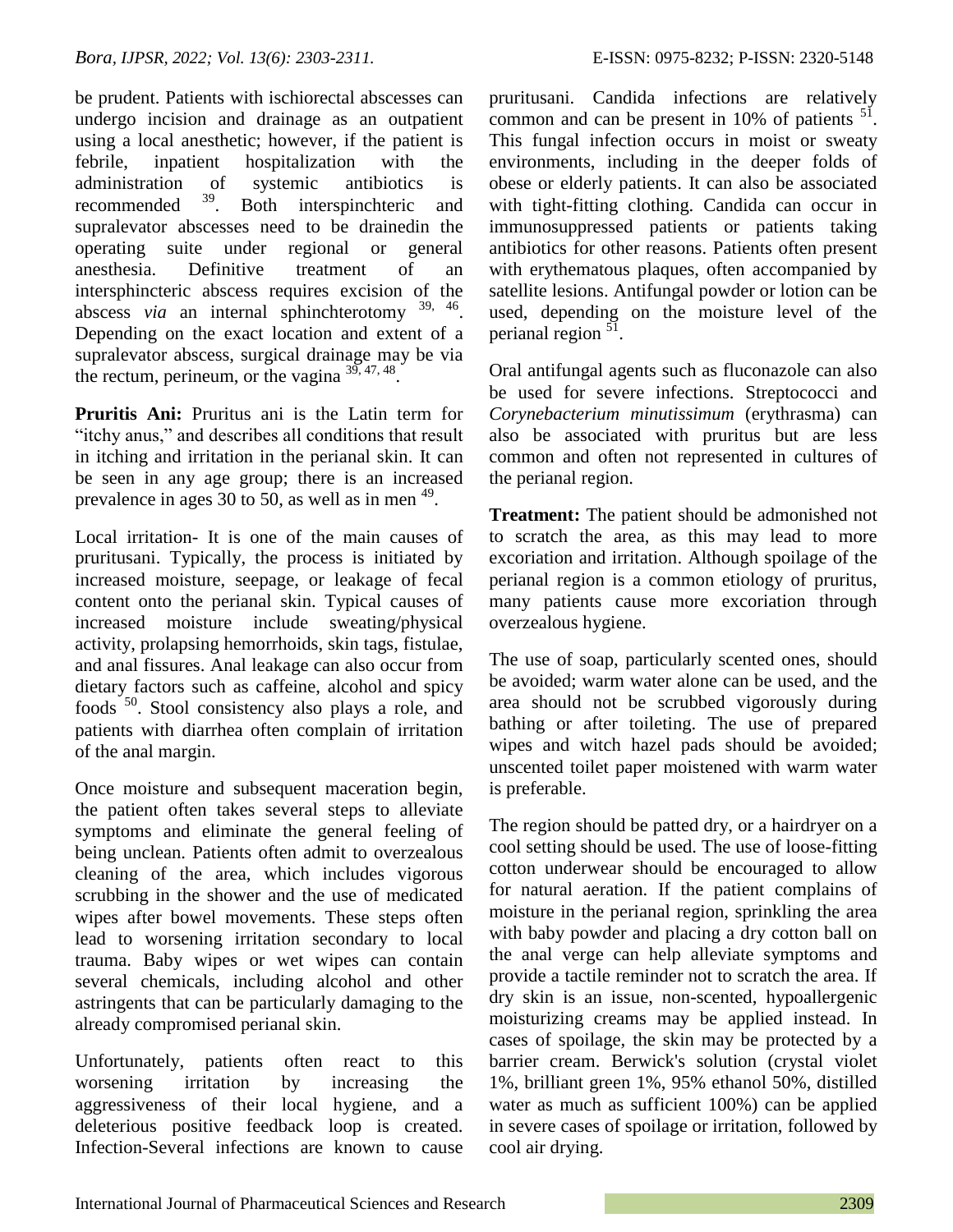This is covered with a tincture of benzoin and dried once more, and the sealant may remain on the skin for up to a week  $52$ . Patients with loose stools may be treated with fiber or low doses of antimotility agents to decrease bowel frequency and firm up stools. Capsaicin, a component of chili peppers, has been suggested as a treatment of pruritus due to its ability to suppress histamine release and the subsequent itch-scratch response <sup>53</sup>.

**CONCLUSION:** Anorectal disorders are common and can significantly impair a person's quality of life. Diagnosis is put together by inclusive days of old symptoms, visual inspection and digital rectal examination, and selective tests. Diet, bowel habits, and lifestyle changes are often the first-line therapy for hemorrhoids and minor irritation.

When conventional remedy is not efficacious, inoffice ligation, sclerotherapy, or infrared coagulation for hemorrhoids must be considered. Surgery is reticent for those with tenacious symptoms or grade 4 diseases.

The goal of medical treatment for chronic fissures is to cut back the cycle of spasms and tearing. Softening stool and control movements minimize trauma. Topical medical aid like nitroglycerin or nifedipine may be effective, though injection of botulinum toxin or surgery could also be required for refractory fissures.

Painful swelling characterizes the presentation of an anorectal abscess. Treatment of an abscess needs incision and evacuation of the lesion, typically without antibiotics unless the patient is immunocompromised. Symptomless Crohn"s fistulae can be watched, whereas symptomatic fistulae need a surgical operation.

**ACKNOWLEDGEMENT:** We are thankful to the management of the Royal School of Pharmacy, Assam Royal Global University, for providing the facilities and access to online resources for the literature survey to complete this review successfully. I also thank Dr. Subhasish Debnath, Principal, Royal School of Pharmacy, and my guide in my masters Dr. Bhupen Kalita, Principal NEF College of Pharmacy, for helping me complete the review article.

### **REFERENCES:**

- 1. Bhalla BS, Singh S, Tayal A and Singh M: Management of Anorectal Disorders JIMSA 2011; 24: 92-94.
- 2. Helander HF anhd Fandriks L: Surface area of the digestive tract revisited scand. J. Gastroenterol 2017; 49(6): 681-89.
- 3. Harbord M, Eliakim R and Bettenworth D: Corrigendum: Third European evidence-based consensus on diagnosis and management of ulcerative colitis. Part 2: Current management. Journal of Crohn's & Colitis 2017; 11(12): 1512.
- 4. Rubin DT, Ananthakrishnan AN and Siegel CA: ACG clinical guideline: Ulcerative colitis in adults. The American Journal of Gastroenterology 2019; 114(3): 384- 13.
- 5. Bressler B, Marshall JK and Bernstein CN: Toronto ulcerative colitis consensus group. clinical practice guidelines for the medical management of nonhospitalized ulcerative colitis: the toronto consensus. Gastroenterology 2015; 148(5): 1035-58.
- 6. Mosby C and MP Borloz: Can i do a rectal exam in a neutropenic patient? in gastrointestinal emergencies: evidence-based answers to key clinical questions. Springer International Publishing Cham 2019; 405-06.
- 7. Golfam F, Golfam P, Golfam B and Pahlevani P: Comparison of topical nifedipine with oral nifedipine for treatment of anal fissure: a randomized controlled trial. Iran Red Crescent Med J 2014; 16(8): e13592.
- 8. Nelson RL: Anal fissure (chronic). BMJ Clin Evid 2014; 2014.
- 9. Festen S, Gisbertz SS, van Schaagen F and Gerhards MF: Blinded randomized clinical trial of botulinum toxin versus isosorbide dinitrate ointment for treatment of anal fissure. Br J Surg 2009; 96(12): 1393-9.
- 10. Emile SH, Khan SM, Adejumo A and Koroye O: Ligation of intersphincteric fistula tract (LIFT) in treatment of anal fistula: an updated systematic review, meta-analysis and meta-regression of the predictors of failure. Surgery 2020; 167: 484-92.
- 11. Litta F, Parello A, De Simone V, Grossi U, Orefice R and Ratto C: Fistulotomy and primary sphincteroplasty for anal fistula: long-term data on continence and patient satisfaction. Tech Coloproctol 2019.
- 12. Omar W, Alqasaby A, Abdelnaby M, Youssef M, Shalaby M and Anwar Abdel-Razik M: Drainage seton versus external anal sphincter-sparing seton after rerouting of the fistula tract in the treatment of complex anal fistula: a randomized controlled trial. DCR 2019; 62: 980-7.
- 13. Lund J, Tou S, Doleman B and Williams JP: Fibrin glue for pilonidal sinus disease. Cochrane Database Syst Rev 2017; 1: 01192.
- 14. Vogel JD, Johnson EK and Morris AM: Clinical practice guideline for the management of anorectal abscess, fistulain-ano and rectovaginal fistula. DCR 2016; 59: 1117-33.
- 15. Liu WY, Aboulian A, Kaji AH and Kumar RR: Long-term results of ligation of intersphincteric fistula tract (LIFT) for fistula-in-ano. Dis Colon Rectum 2013; 56: 343-47.
- 16. Murugesan J, Mor I, Fulham S and Hitos K: Systematic review of efficacy of LIFT procedure in cryptoglandular fistula-in-ano. J Coloproctol 2014; 34: 109-19.
- 17. Abu-Asi MJ, White IR and McFadden JP: Patch testing is clinically important for patients with perianal dermatoses and pruritus ani. Contact Dermatitis 2016; 74(5): 298-00.
- 18. Gupta R and Fonacier LS: Adverse effects of nonsystemic steroids (inhaled, intranasal, and cutaneous): a review of

## **CONFLICTS OF INTEREST:** None.